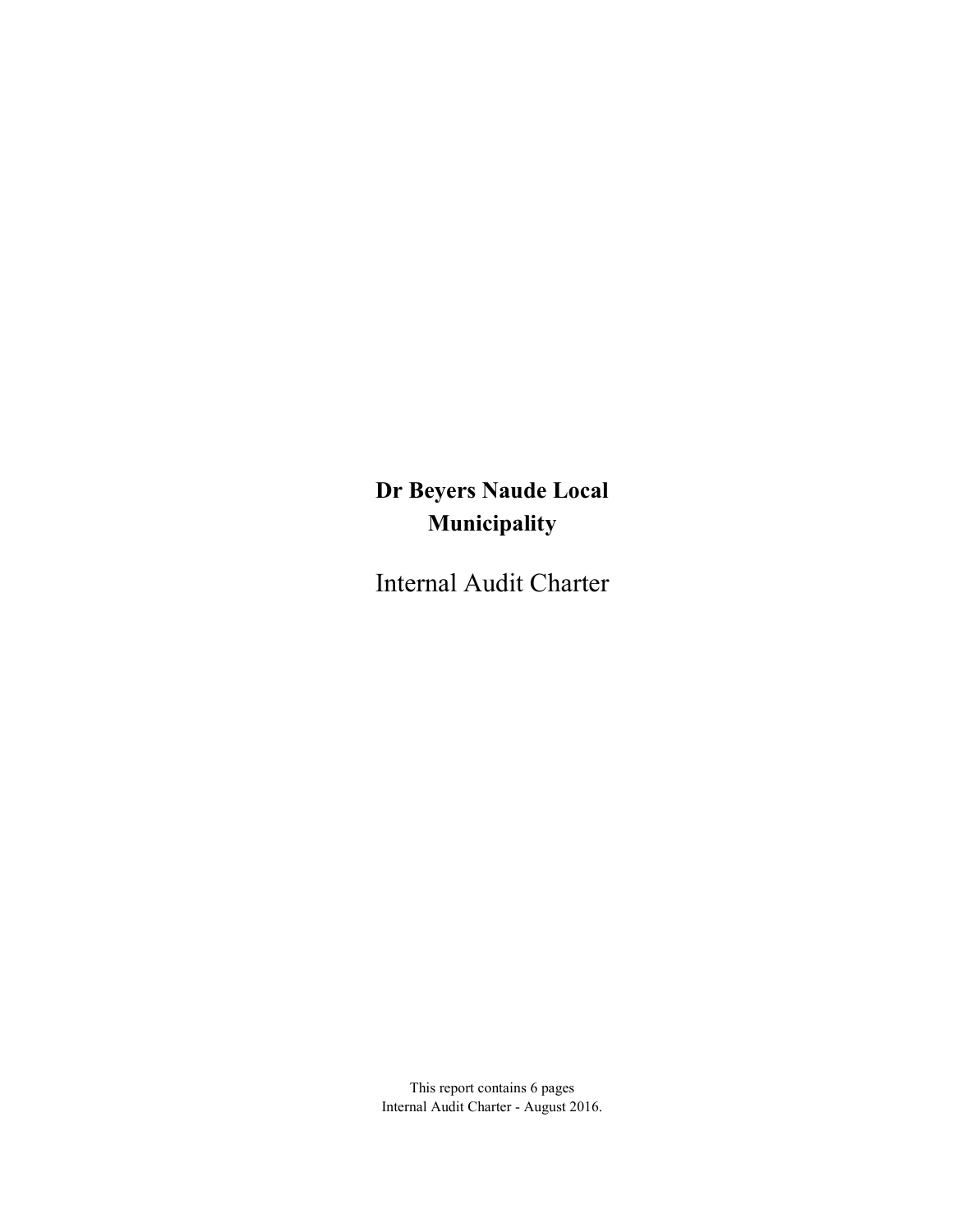### **Contents**

| $\mathbf{1}$   | Introduction                         | $\mathbf{1}$   |
|----------------|--------------------------------------|----------------|
| $\overline{2}$ | Co-source of Internal Audit Function | $\mathbf{1}$   |
| 3              | Mission                              | $\mathbf{1}$   |
| $\overline{4}$ | Purpose                              | $\mathbf{1}$   |
| 5              | Independence                         | $\mathbf{1}$   |
| 6              | Authority                            | $\overline{2}$ |
| 7              | Scope and Responsibilities           | 3              |
| 8              | <b>Fraud Limitation</b>              | $\overline{4}$ |
| 9              | Reporting                            | $\overline{4}$ |
| 10             | <b>Internal Audit Service</b>        | 5              |
| 11             | Management's Responsibilities        | 5              |
| 12             | Relationship with External Auditors  | 5              |
| 13             | Special Assignments                  | 6              |
| 14             | Review and approval                  | 6              |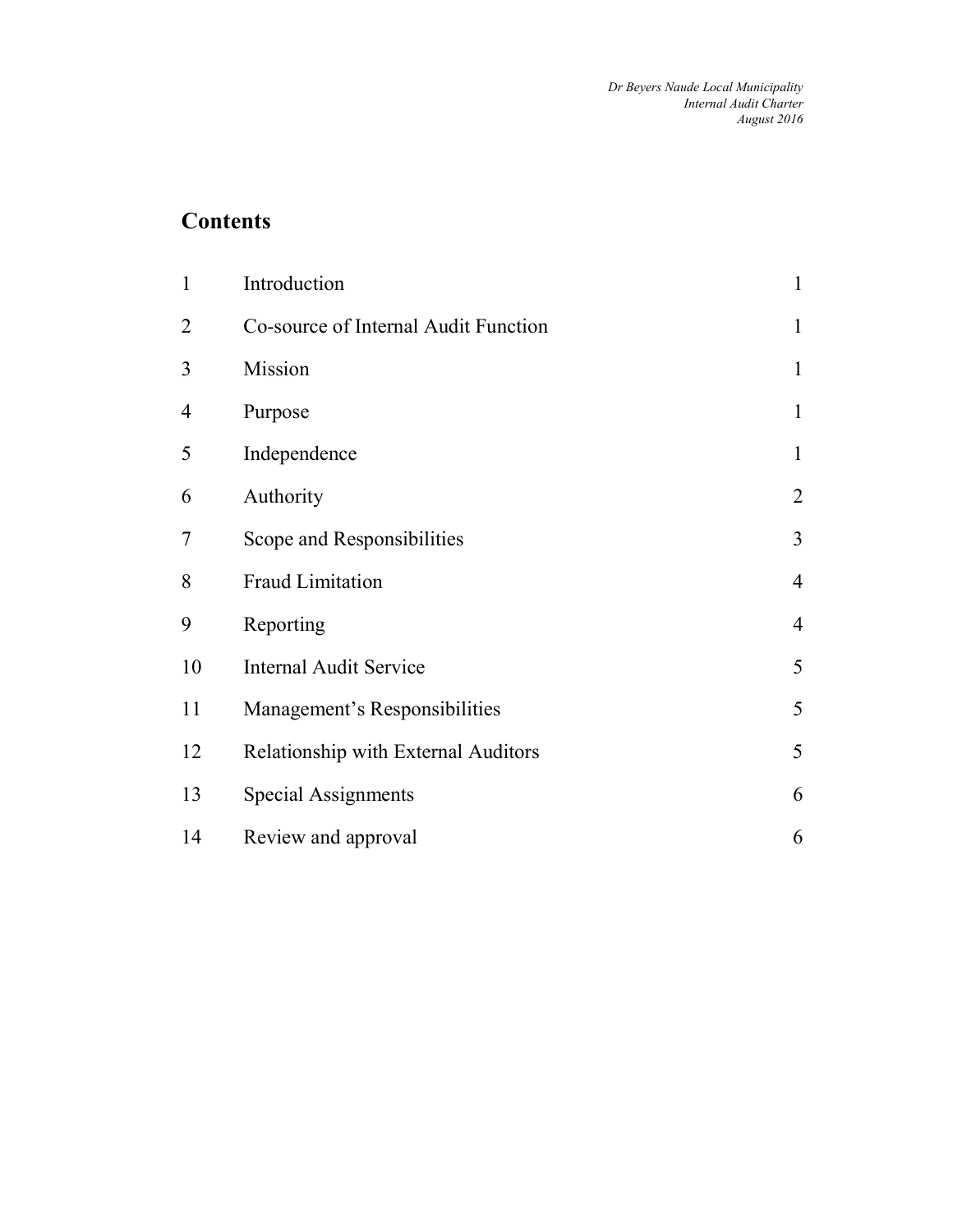# 1 Introduction

The Dr Beyers Naude Local Municipality ("the municipality") has established a co-sourced Internal Audit Function<sup>1</sup> to provide the Management and the Audit Committee with assurance through independent appraisal of the business processes and controls necessary to manage the risks to ensure that the municipality achieves its objectives.

This Internal Audit Charter ("Charter") represents the general authorisation from management to conduct a certain scope of work. The specific authorisation to do the work is the internal audit plan, which is approved by the Audit Committee.

Any reference to Municipality's Internal Audit Department/Function shall be construed as referring to the Chief Audit Executive of the municipality.

#### 2 Co-source of Internal Audit Function

It is recorded that the municipality's internal audit function will be co-sourced for the 2016/17 financial year. Any reference to the municipality's Internal Audit Department shall be construed as referring to the Chief Audit Executive responsible for the municipality's internal audit function.

#### 3 Mission

The mission of Internal Audit is to provide an innovative, responsive and effective value – added internal audit service by assisting management in controlling risks, monitoring compliance, improving the efficiency and effectiveness of internal control systems and governance processes.

#### 4 Purpose

-

Internal Audit is an independent appraisal function established by the Council to evaluate the adequacy and effectiveness of controls, disciplines, systems and procedures, within the municipality, in order to reduce business risks to an acceptable level in a cost effective manner.

#### 5 Independence

Independence is achieved through the organisational status of the Internal Audit Function and the objectivity of the internal auditors.

<sup>&</sup>lt;sup>1</sup> In this document, the words" Internal Audit Function" and "Internal Audit Department" are used interchangeably.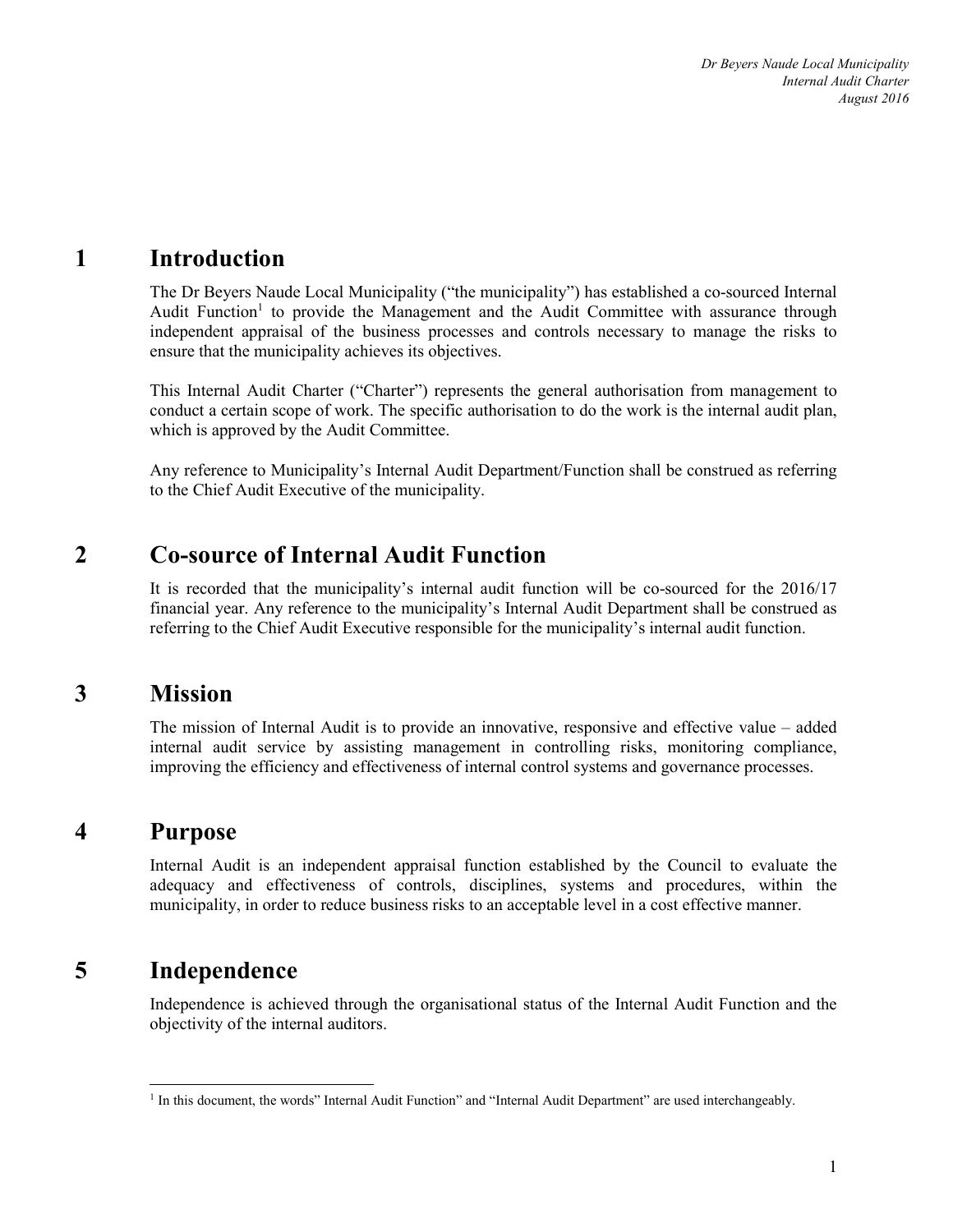- In achieving its independent organisational status, Internal Audit shall report to the Audit Committee. The relationship between the Audit Committee and the Internal Audit Function encompasses reporting and oversight relationships.
- The Internal Audit department will report administratively to the Municipal Manager, and functionally to the Audit Committee of the Council.
- Each internal auditor shall have an objective attitude and will be in a sufficiently independent position to be able to exercise judgement, express opinions and present recommendations with impartiality. Specifically:
	- The Internal Audit Function, notwithstanding its employment by the municipality, should be free from any conflict of interest arising either from professional or personal relationships or other interests in the municipality or related activity, which it may subject to audit.
	- The Internal Audit Function should be free from undue influence, which either restricts or modifies the scope or conduct of its work or over-rules or significantly affects its judgement as to the content of any internal audit charter.
	- In the interests of independence the Internal Audit Function will have no direct responsibility for or authority over, any of the municipality's activities and will have direct access to all members of the Audit Committee.

# 6 Authority

The Chief Audit Executive reports to the Municipal Manager of the municipality administratively and functionally to the Audit Committee and has unrestricted access to the Chairperson of the Audit Committee.

The Chief Audit Executive and Internal Audit staff are authorised to:

- Carry out a programme of Internal Audit projects, as necessary, to meet the objectives and purpose of the department
- To have full access to all relevant municipal documents, records, assets, properties, plants, computers, personnel etc., that will enable Internal Audit to fulfill its mandate, with very strict and absolute accountability for safekeeping and confidentiality thereof, whilst carrying out the Internal Audit mission.

Specific, defined, sensitive and highly confidential matters will, however, be handled by the Chief Audit Executive him/herself.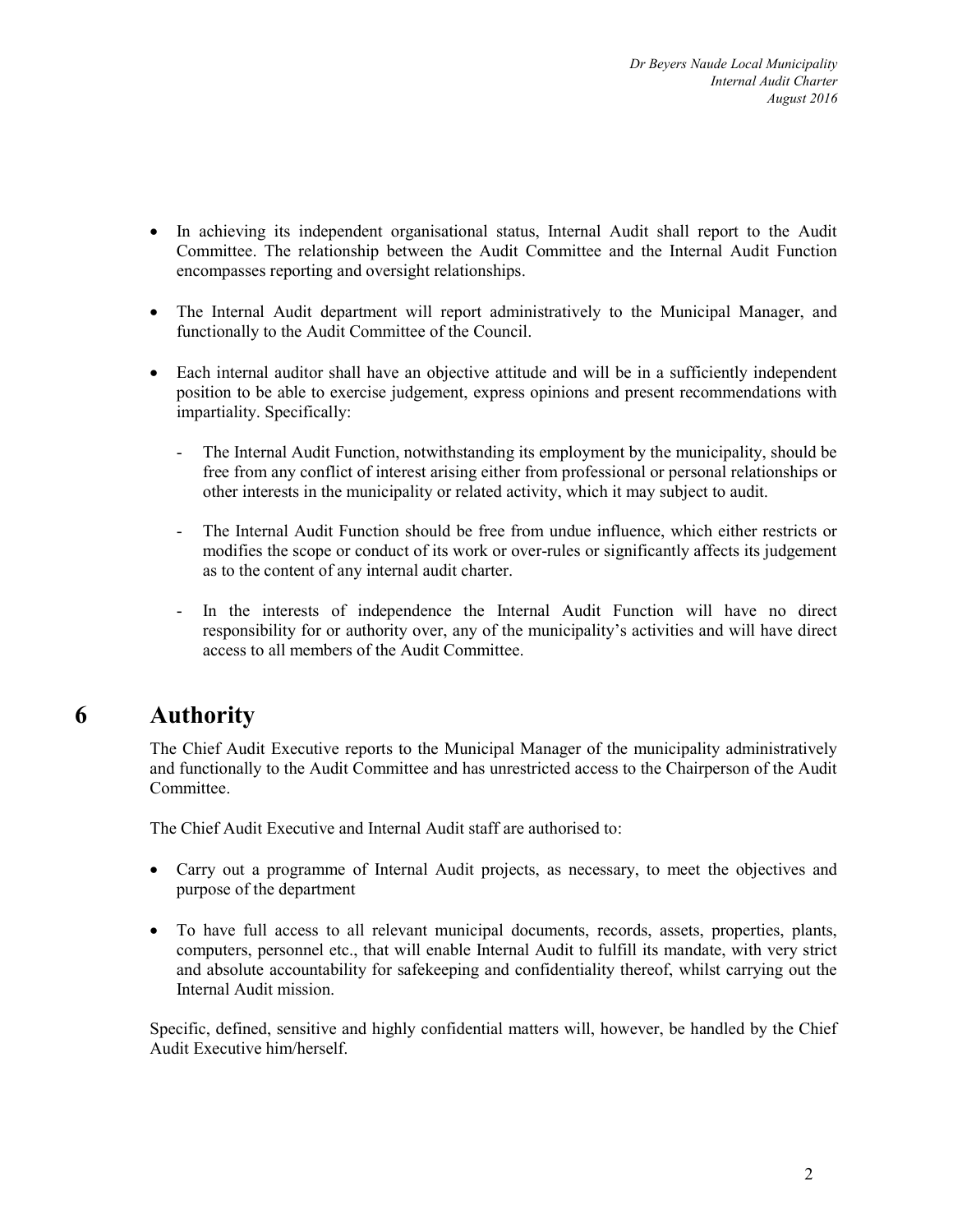In the interests of independence the municipality's Internal Audit staff has neither direct responsibility for, nor authority over, any of the activities they review.

### 7 Scope and Responsibilities

The Chief Audit Executive, through the Internal Audit department, is responsible for rendering Internal Audit Services to the municipality.

Audits are conducted in accordance with the Code of Ethics and Standards of the Professional Practice of Internal Auditing as laid down by the Institute of Internal Auditors.

The audit scope will be based on management's assessment of corporate risk. Audit coverage should focus on high-risk areas and stress internal control assessments.

The activities performed by the municipality's Internal Audit department in executing its responsibilities include but is not restricted to:

- Ascertaining the level of compliance with policies, plans, procedures, laws and regulations
- Assessing the adequacy of controls to safeguard assets, including intangible assets
- Appraising the economy and efficiency with which resources are employed
- Reviewing operations to ascertain whether established objectives and goals are being achieved as planned and
- Assisting management in identifying business risks and assessing the adequacy of their risk management processes
- Reviewing the risk philosophy of the municipality. This includes the risk management policy, risk management strategy, fraud prevention plan, risk management reporting lines, the values that have been developed for the municipality
- Reviewing the appropriateness of the risk tolerance levels set by the municipality taking into consideration the risk profile of the municipality
- Providing assurance over the design and functioning of the control environment, information and communication systems and the monitoring systems
- Providing assurance over the municipality's risk identification and assessment processes
- Utilising the results of the risk assessment to develop long term and current year internal audit plans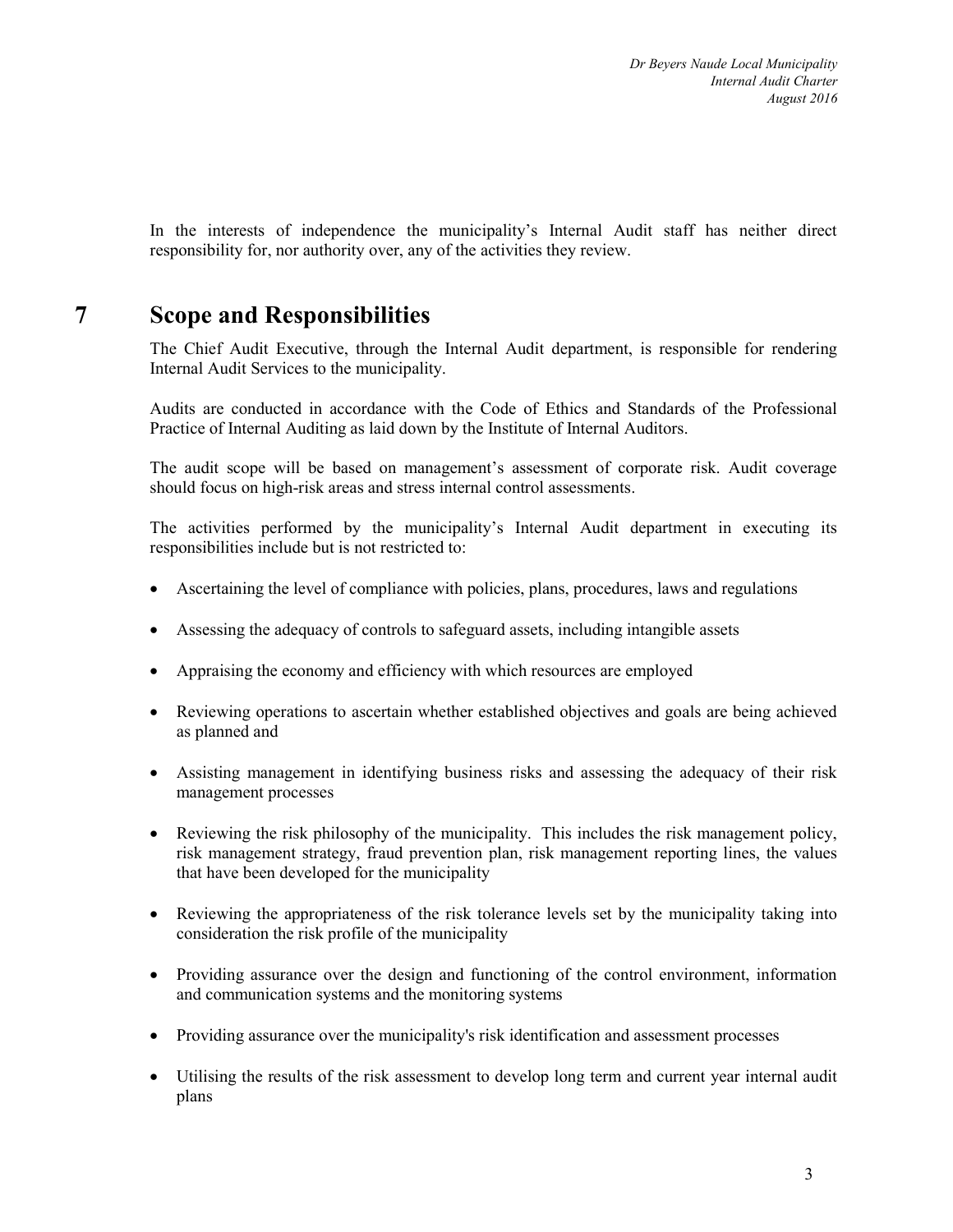- Providing independent assurance as to whether the risk management strategy, risk management implementation plan and fraud prevention plan have been effectively implemented within the municipality
- Providing independent assurance over the adequacy of the control environment. This includes providing assurance over the effectiveness of the internal controls implemented to mitigate the identified risks
- Review of performance management information on a quarterly basis
- Review of the Annual Financial Statements
- Ongoing review of Council approved policies.

The result of the audits and, where appropriate, recommended corrective actions are presented to the management of the function or activity under review.

The Chief Audit Executive is responsible for promoting the development of an effective Internal Audit function in the municipality. The Chief Audit Executive is also responsible for participating in the Audit Committee, which was established to enhance the overall effectiveness of Internal Auditing in the municipality.

#### 8 Fraud Limitation

The identification and prevention of fraud is clearly a management responsibility. Internal audit is well qualified to assist management to identify the main fraud risks facing the various Departments and can assist management in designing appropriate controls that could minimise the effects of the risks.

#### 9 Reporting

Detailed written reports will be prepared and issued to management following the completion of each audit. The contents will be discussed with the management of the units audited, and their responses taken into account, before the report is finalised and distributed. Executive summary reports, containing significant audit findings and recommendations, shall be provided to the Municipal Manager.

Regular reports highlighting significant audit findings and recommendations, and summarising internal audit activities shall be provided to the Chairperson of the Audit Committee and reported on at Audit Committee meetings.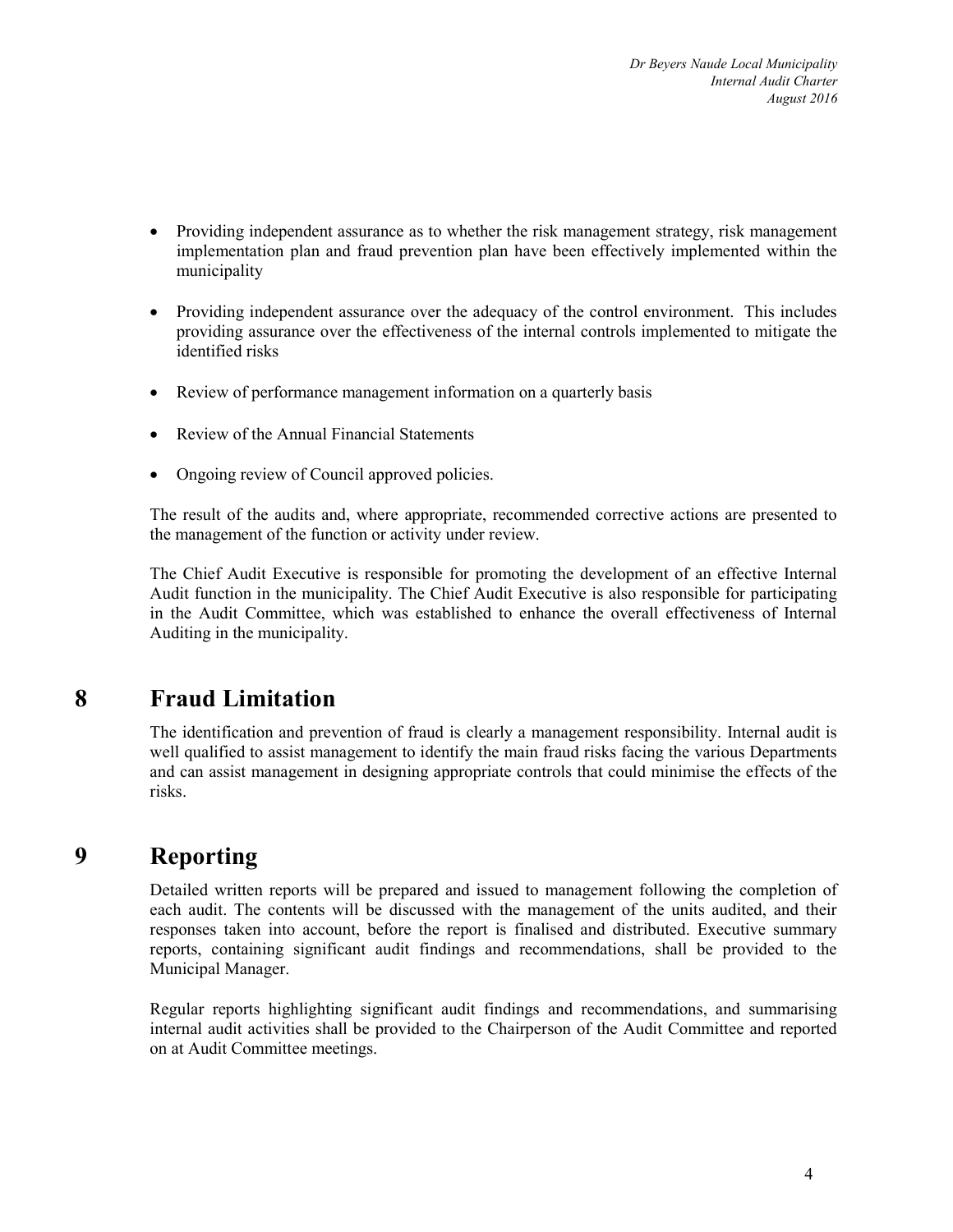### 10 Internal Audit Service

Dependent on resources the objective is to visit all the municipal locations as frequently as considered necessary, with more important and high-risk areas being reviewed more often. The planning and execution of such visits, and the frequency thereof will be determined from time to time when the Risk Profile and Internal Audit Plan are updated.

#### 11 Management's Responsibilities

Although the role of Internal Audit is to review internal controls, systems, procedures, risks etc., management and ultimately the Council retain full responsibility for ensuring that the municipality maintains an appropriate framework of controls to reduce business risks to an acceptable level.

Management also has the responsibility and accountability for addressing weaknesses and inefficiencies, which have been identified in both External and Internal Audit Reports, and for taking the necessary corrective action.

Other management responsibilities include:

- To play an active and contributory role in establishing a Risk Profile and Internal Audit Plan for the institution and for their own specific divisions/operations and thereafter accept co-ownership of the continuous maintenance and update of the profile and plan; and
- To inform the Chief Audit Executive and Municipal Manager of any significant internal control problems, thefts, frauds, defalcations, unauthorised transactions, accounting breakdowns, large stock shortages, major bad debts etc. Significant matters will be reported on at the Audit Committee meetings.

#### 12 Relationship with External Auditors

The municipality's External Auditors fulfill a statutory duty for which they are responsible to the Council.

The Chief Audit Executive will co-ordinate its activities with those of the external auditors in order to obtain maximum assurance and to avoid duplication of audit effort.

Internal audit will carry out follow-ups on comments and recommendations contained in the External Audit reports.